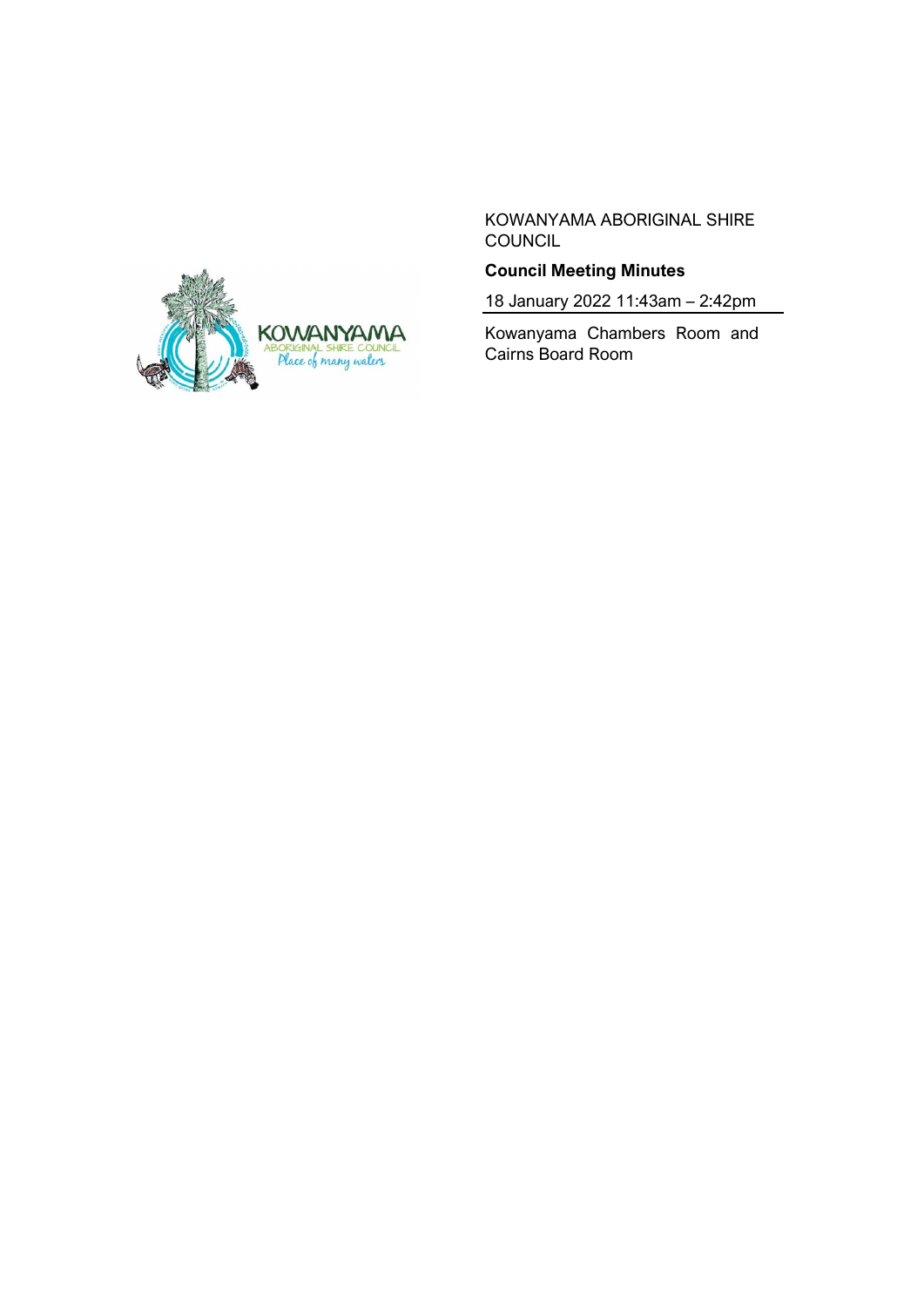# **Present:**

# **Councillors**

Mayor Robbie Sands (Councillor) – Cairns Boardroom

Deputy Mayor Cameron Josiah (Councillor) – Cairns Boardroom

Cr Teddy Bernard (Councillor) – Cairns Boardroom

Cr Jacob Elroy Josiah (Councillor) – Cairns Boardroom

Cr David Jack (Councillor) – Kowanyama Boardroom

## **Executive**

Jacqui Cresswell, Chief Executive Officer (A/CEO) – Kowanyama Boardroom

Chris McLaughlin, Acting Executive Manager Governance and Operations (A/EMGO) – Cairns Boardroom

Kate Hams, Acting Executive Manager Community Services (A/EMCS) – Kowanyama Boardroom

Jacqui Cresswell, Executive Manager Roads, Infrastructure & Essential Services, (EMRIES) – Kowanyama Boardroom

Nicola Strutt, Acting Executive Manager Finance (A/EMF) – Cairns Boardroom

Caroline Smith, Acting Executive Manager Human Resources (A/EMHR) – Cairns Boardroom

### **Apologies:**

Kevin Bell, Executive Manager Community Services – on leave

### *Meeting Commenced: 11:43am*

### **1) Welcome**

The Mayor welcomed Councillors and Executive Team to the January Council Meeting. Mayor Robbie Sands acknowledged David Jack as the incoming new councillor for Kowanyama Aboriginal Shire Council and welcomed him to the team.

### **2) Declaration of Office – New Councillor – Cr. David Jack**

As per the Local Government Act 2009, a councillor needs to make a declaration of office within 1 month of being elected. David Jack was successfully elected on Saturday 15 January 2022.

Lead by the acting CEO (Jacqui Cresswell), David Jack stated the following words:

*I, David Jack, having been elected as a Councillor of the Kowanyama Aboriginal Shire Council, declare that I will faithfully and impartially fulfil the duties of the Office, in accordance with the local government principles under the Local Government Act 2009, to the best of my judgment and ability.*

David Jack will also be required to complete the register of interest form and provide a brief bio for the Council website.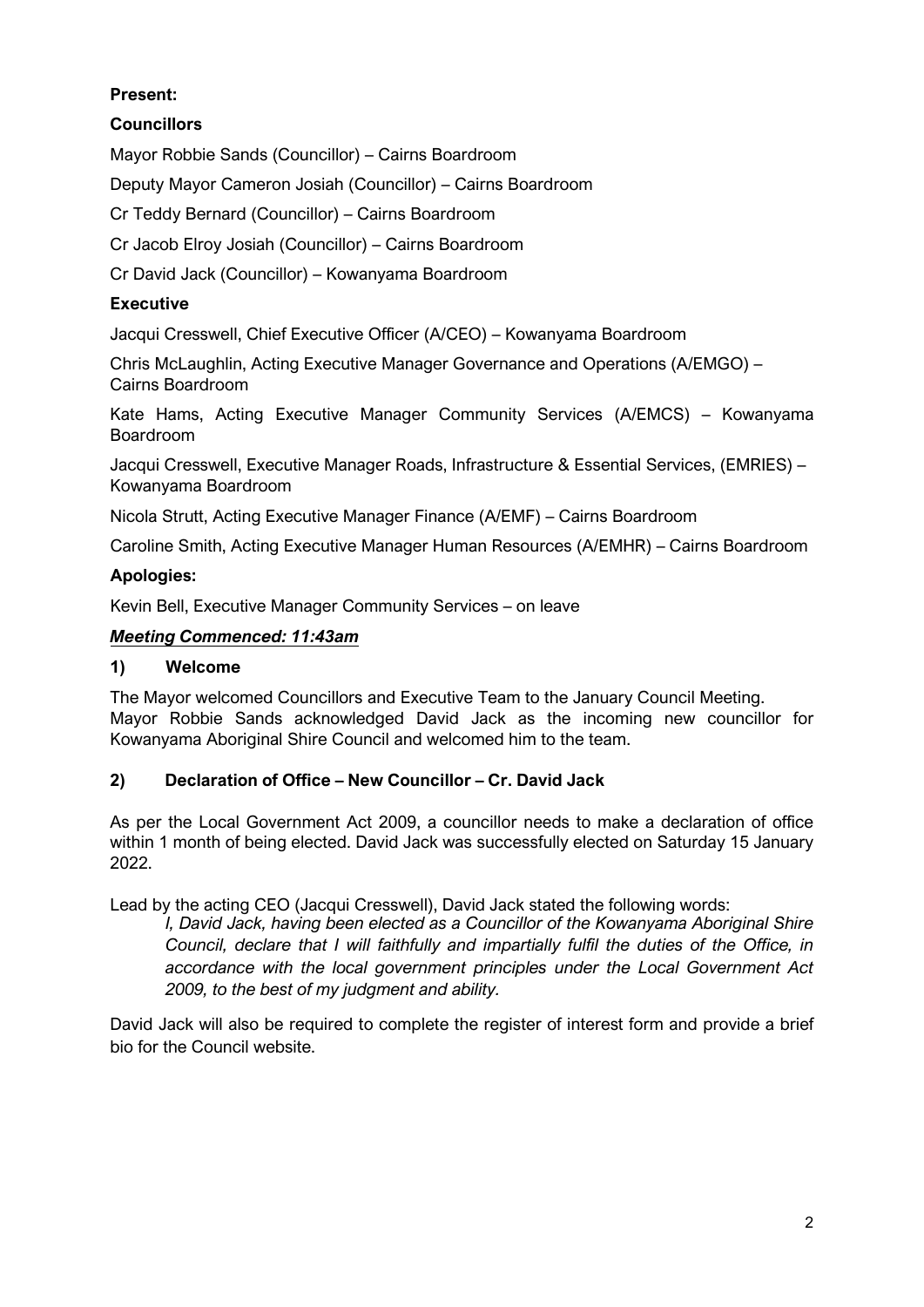## **3) Minutes from previous Council meeting (December)**

| <b>RESOLUTION – Minutes</b><br>Minutes from Ordinary Council meeting 16<br>December 2021 be adopted as true and accurate | <b>Moved: Cr Jacob Elroy Josiah</b><br><b>Seconded: Cr Cameron Josiah</b> |
|--------------------------------------------------------------------------------------------------------------------------|---------------------------------------------------------------------------|
|                                                                                                                          | All in favour<br><b>MOTION CARRIED:</b>                                   |

A/EMGO advised applications for the community forum is on the Council website.

## **4) Action Items**

Action Items register was noted and tabled. All OK – keep progressing on the "in progress" actions.

## **5) Reports**

**a) Chief Executive Officer (Acting)**

# **i) Information Report**

Jacqui Cresswell, A/CEO presented a verbal information report:

- Monsoon trough Kowanyama had a lot of rain. The cyclone passed community with no impact.
- 2 positive CoVid19 cases in community Rapid Antigen Tests (RAT) are required to be sourced.
- Damien Walker Director General (DG) has given \$10k for care packages in community
- Vaccine updates 94% double vaccinated and 83%  $1<sup>st</sup>$  dose. 200 vaccinations in the last week.
- Kevin Bell, EMCS will be back from leave next week.

# **ii) Agenda Report – Contracts Exceeding \$200k**

Jacqui Cresswell, EMRIES/A/CEO presented Agenda Report to Council:

As per Council's Procurement Policy, the Chief Executive Officer's financial delegation is \$200,000 and transactions that total in excess of \$200,000 for a particular company, over a year, require Council's endorsement.

Council has requested Barto's Constructions, CHC Constructions and Kieza Constructions to supply quotes for the construction of a new concrete driveway, and pads at the dump Council has received notification from DLGRMA that this project is fully funded under ICCIP. In servicing the needs of the community, the construction of a concrete circular driveway is to be constructed at the dump for ease of access for community members, as part of the dump refurbishment program, along with concrete pads for future transfer station items. The \$229,240.00 quoted by Kieza Constructions is the cheapest quote and is fully compliant with the design drawings. The costs of the project is fully funded.

| <b>Moved: Cr Robbie Sands</b><br>That in line with Council's financial delegations<br><b>Seconded: Cr Jacob Elroy Josiah</b><br>Council endorse payment of \$229,240.00 to Kieza<br>Constructions (Preferred Supplier - Concreter).<br>All in favour<br><b>MOTION CARRIED:</b> |
|--------------------------------------------------------------------------------------------------------------------------------------------------------------------------------------------------------------------------------------------------------------------------------|
|--------------------------------------------------------------------------------------------------------------------------------------------------------------------------------------------------------------------------------------------------------------------------------|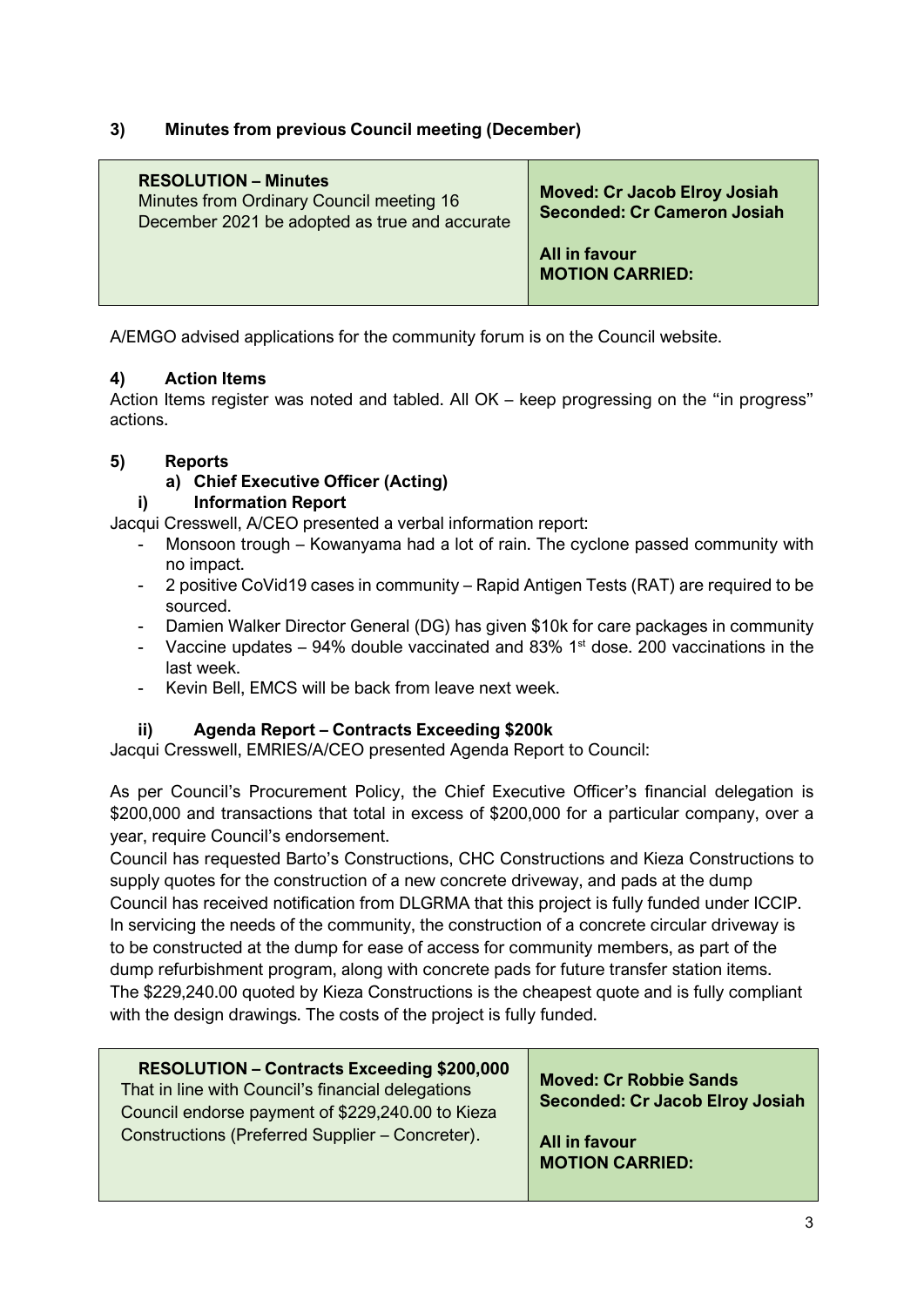# **b) Executive Manager Governance and Operations (Acting)**

# **i) Information Report**

Chris McLaughlin, A/EMGO presented EMGO information report:

- Executive Manager Corporate Services and Finance recruitment is ongoing expected to be filled Feb/March 2022.
- Community Forum memberships now advertised closes 28 January 2022
- Canteen Lease KSRA lease has been signed
- Anglican Church Leases deferred to community forum. Likely to come to the March 2022 Trustee Meeting.
- Cattle Company Cattle muster 2022 Preferred Supplier Arrangement to soon be advertised Q2 2022.
- Audit & Risk Committee A draft Audit & Risk committee calendar 2022 was developed between the committee Chair, A/EMGO, A/EMF in November 2021 for the 2022 calendar year. Five (5) meetings are planned for 2022 (Feb/May/Jun/Aug/Oct 2022).
- Carbon Farming Audit Auditor appointed in December 2021. Audit expected to be complete in Feb 2022. Extension of time requested from Clean Energy Regulator from due date 01 Jan 2022 to 28 Feb 2022.
- Cairns Office Renewal Cairns office has been renewed for a further 5 years from March 2022.
- ASA Lease monthly update meetings ongoing. Expected relocation date June/July 2022.
- Business Continuity Management Framework A Business Management Framework has been developed, comprising so far:
	- 1. Business Continuity Policy
	- 2. Business Continuity Plan Pandemic
	- 3. Business Impact Assessment Pandemic
	- 4. Risk Register
	- 5. Organisational Structure
- Operational Plan update all Executive's and Councillors were issued with a copy report has been noted and tabled and open to questions.
- Community Safety Plan changes to carriage limit within community. Chris Mclaughlin summarised plan in presentation to Council (Content draft presented Vol. 2). Councillors to consider over the next month with a view to endorsement at the Feb OM. Following endorsement of a consultation draft. the next step would be the graphic design stage and then to be put on Council website and social media for 30 days.

Mayor said that Council need to engage with KSRA regarding "social reinvestment" into the community.

Mayor asked for more information/detail on Carbon Farming Audit.

A/EMGO advised that audits are done every couple of years. Photographs etc. are required to be kept. An audit has not been done for years – 30/6/22 was the deadline. Data to be gathered and will be completed by the end of February 2022.

Mayor would like to meet with the A/EMGO regarding the Community Forum.

Mayor would like to re-engage with the PBC. A meeting to be organised.

A/EMGO advised that the last letter was sent from the CEO mid-December 2021.

**Action item:** A/EMGO to set up meeting with Mayor re: Community Forum framework

#### **Action item:** A/EMGO to email PBC to set up meeting with Council

Report was noted and tabled.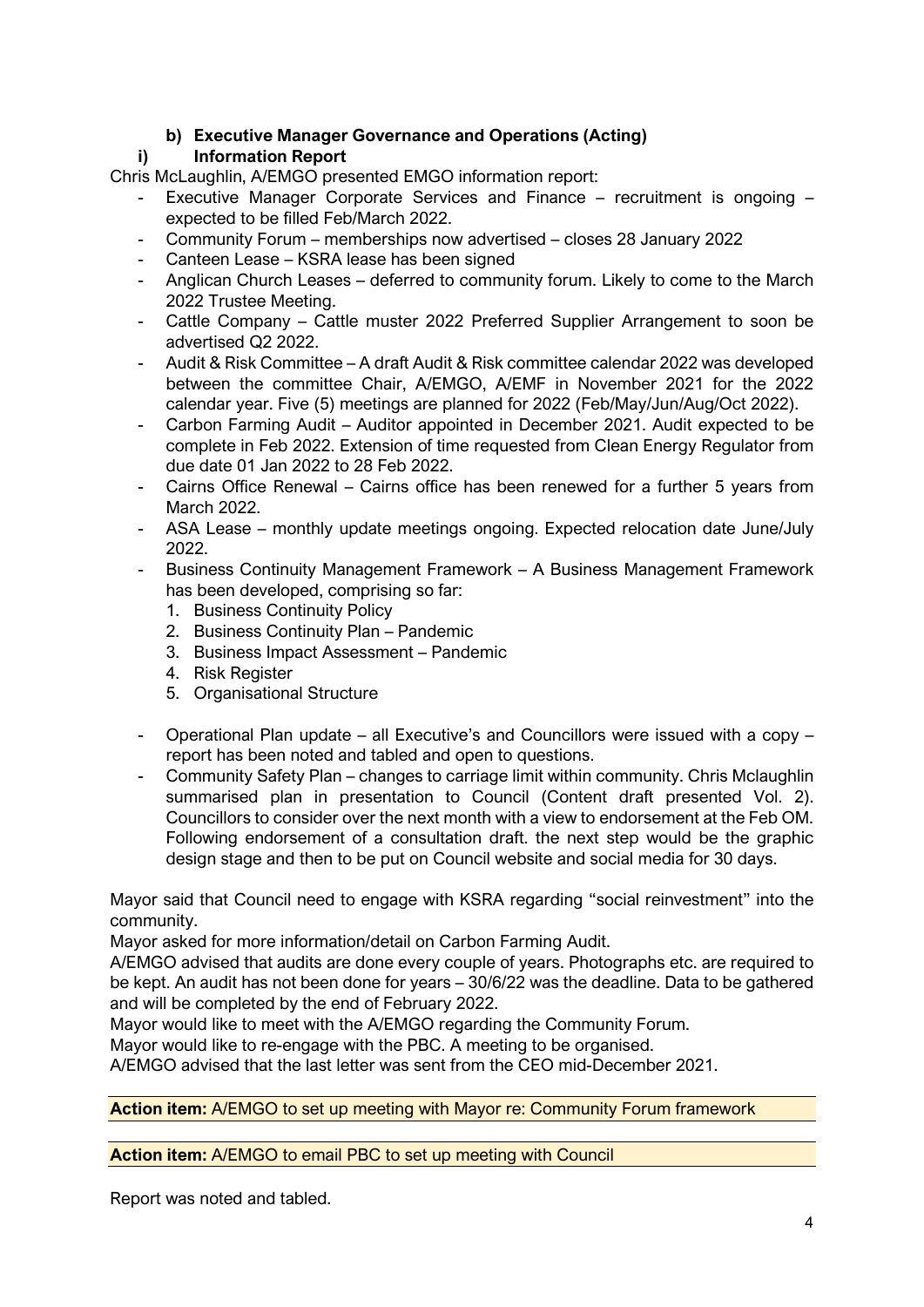# **ii) Agenda Report – Business Continuity Policy**

Chris McLaughlin, A/EMGO presented Agenda report to Council:

Following conclusion of the Risk Register update in 2021, Council requires to have a Business Continuity Management Framework in place to help manage and mitigate HIGH to EXTREME risks identified in the Risk Register.

As part of that Business Continuity Management Framework, the Business Continuity Policy 2022 has been developed, under which individual Business Continuity Plans and Business Impact Assessments will be developed by administration to help manage and mitigate priority risks.

| <b>RESOLUTION - Business Continuity Policy</b><br>That Council endorse the Business Continuity Policy<br>2022 | <b>Moved: Cr Robbie Sands</b><br><b>Seconded: Cr Teddy Bernard</b> |
|---------------------------------------------------------------------------------------------------------------|--------------------------------------------------------------------|
|                                                                                                               | All in favour<br><b>MOTION CARRIED:</b>                            |

# **c) Executive Manager Finance (Acting)**

## **i) Information Report**

Nicola Strutt, A/EMF presented EMF information report to Council:

Key points from the December 2021 YTD report are as follows:

- net operating result (before depreciation) is a \$4,293K profit, this is \$1,848K better than budget
- actual net operating income is \$13,073K this is \$1,328K better than budget
- actual operating expenditure is \$8,780K this is \$519K better than budget
- Net Profit is \$45K, this is \$1,713K better than budget
- Untied Cash Funds balance is \$5,072K

Please note these comparisons are to the Budget 2021-22 as adopted at the June 2021 Special Meeting.

- New report has been developed for Capital Projects – A clearer and simpler spreadsheet summary for financial information.

### *Lunch Break: 12:56pm to 1:45pm*

#### **d) Executive Manager Roads, Infrastructure and Essential Services i) Information Report**

Jacqui Cresswell, EMRIES presented information report to Council:

- Roads Emergency works and pre-cyclone cleanup continuing, road damage photos being stored ready for submission to QRA.
- Building & Essential Services Plumbers and carpenters are continuing with BAS maintenance works, although timeframes are still problematic.
- Capital Projects Duplex Construction Both tenders have now been issued with works to commence in the dry.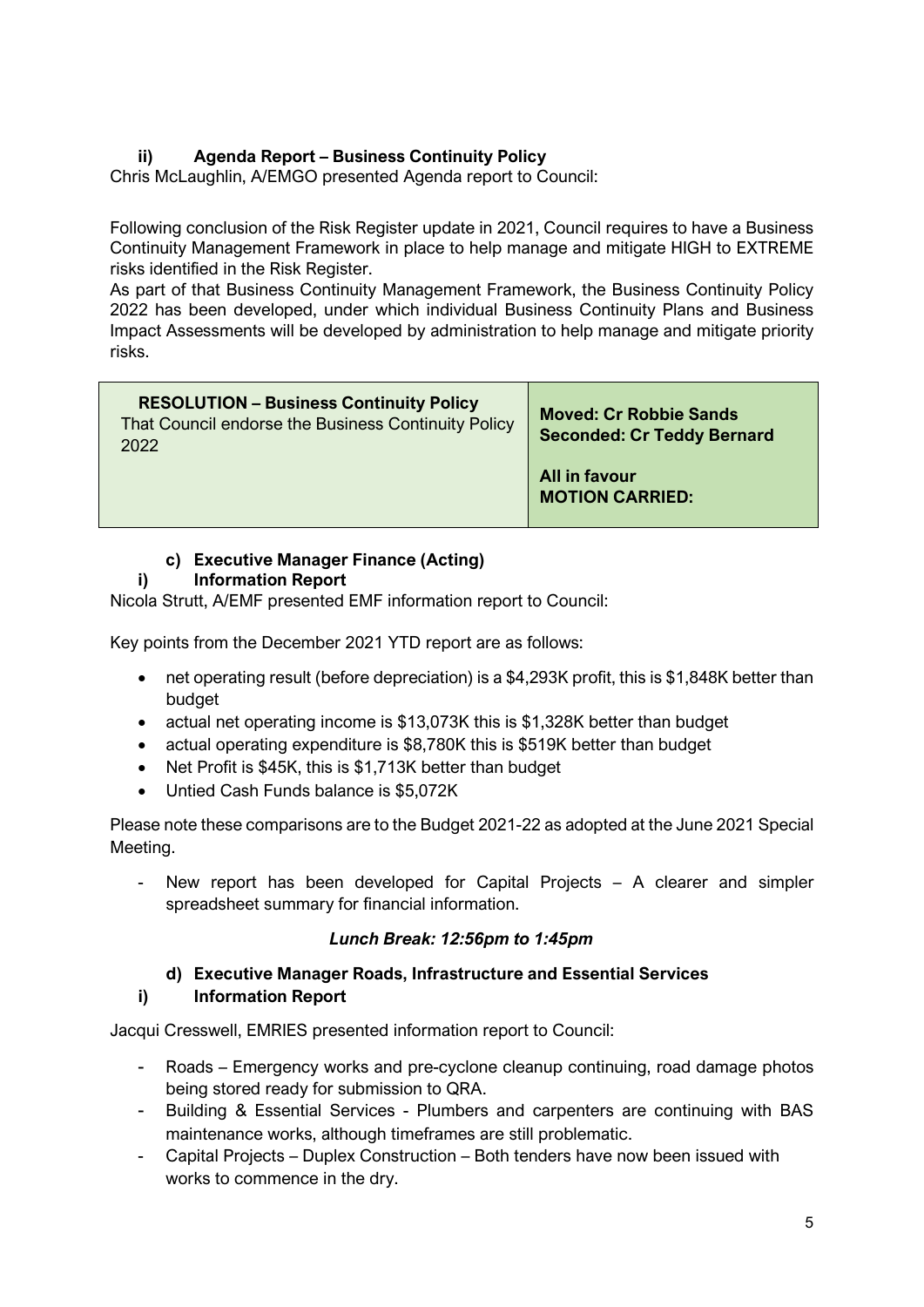- Major Projects Family Bistro / Canteen renovation: Completed except for powder coated mesh to fencing and old air conditioning/plumbing cages (external to building, waiting for road opening)
- 27 Kowanyama St (Staff Housing) Fencing and carport still to be done, on track for completion the start of 2022.
- Wet season Planning: Oriner's Shelter, New social houses awaiting on funding agreement, Women's meeting place stage 2.

## **ICCIP:**

- The redesign of the dump is now complete, wet season impacts are being monitored to see what further works may need to be undertaken.
- Award for access road construction is recommended later in this meeting.
- Tender closed 14 January for lining of sewage ponds, recommendation to be put forward in February meeting after assessment.
- Request for a design and construct of a new water testing lab at the water tower will be issued shortly so we can do more comprehensive water testing.
- Electrical All generator servicing has been completed ready for storm season
- Airport ARO and re-fuelling training completed with 5 new staff now being qualified to work airside. Airport Manager is currently on Annual leave with temp Chris Bernecic relieving in the position. Quotes are being sourced for fuel farm upgrade for submission to LGGSP funding round.
- Workshop Contractor returned to community yesterday after Christmas break. Decision to be made whether to go for Expression of Interest to lease out the building and equipment or retain contract labour.

Mayor stated that the town roads are breaking up again after some wet weather. Mayor advised that payments for private vehicles at the workshop should be paid upfront. Cr Bernard asked what was happening with the wi-fi at the airport. EMRIES advised that the wi-fi can't be connected and IT are trying to sort a solution to be able to connect wi-fi at the airport.

# **e) Executive Manager Community Services (Acting)**

# **i) Information Report**

Kate Hams, A/EMCS presented EMCS information report to Council:

- Identified a systematic approach for better management of grants and budgets across Community services portfolio to be implemented by 1st Quarter 2022
- During this reporting period a key focus has been on Disaster Management weather events and COVID 19
- Reduction of casual staff due to grant over expenditures
- Business continuity planning for Christmas Closure
- Offer received for 6-month extension of the Indigenous Sports and Recreation Funding provided prior to Christmas Closure
- NIAA Rangers grant received and executed prior to Christmas closure, agreement to commence 1st Jan 2022. The NIAA funding agreement secured a 7year investment of the program with capacity to deliver income generated activities.
- NIAA playgroup funding agreement received and executed prior to Christmas closure. The final 12-month commitment through NIAA for playgroups nationally.
- Aged Care New Co-Vid19 public health directives were implemented to the aged care service and facilities during this period: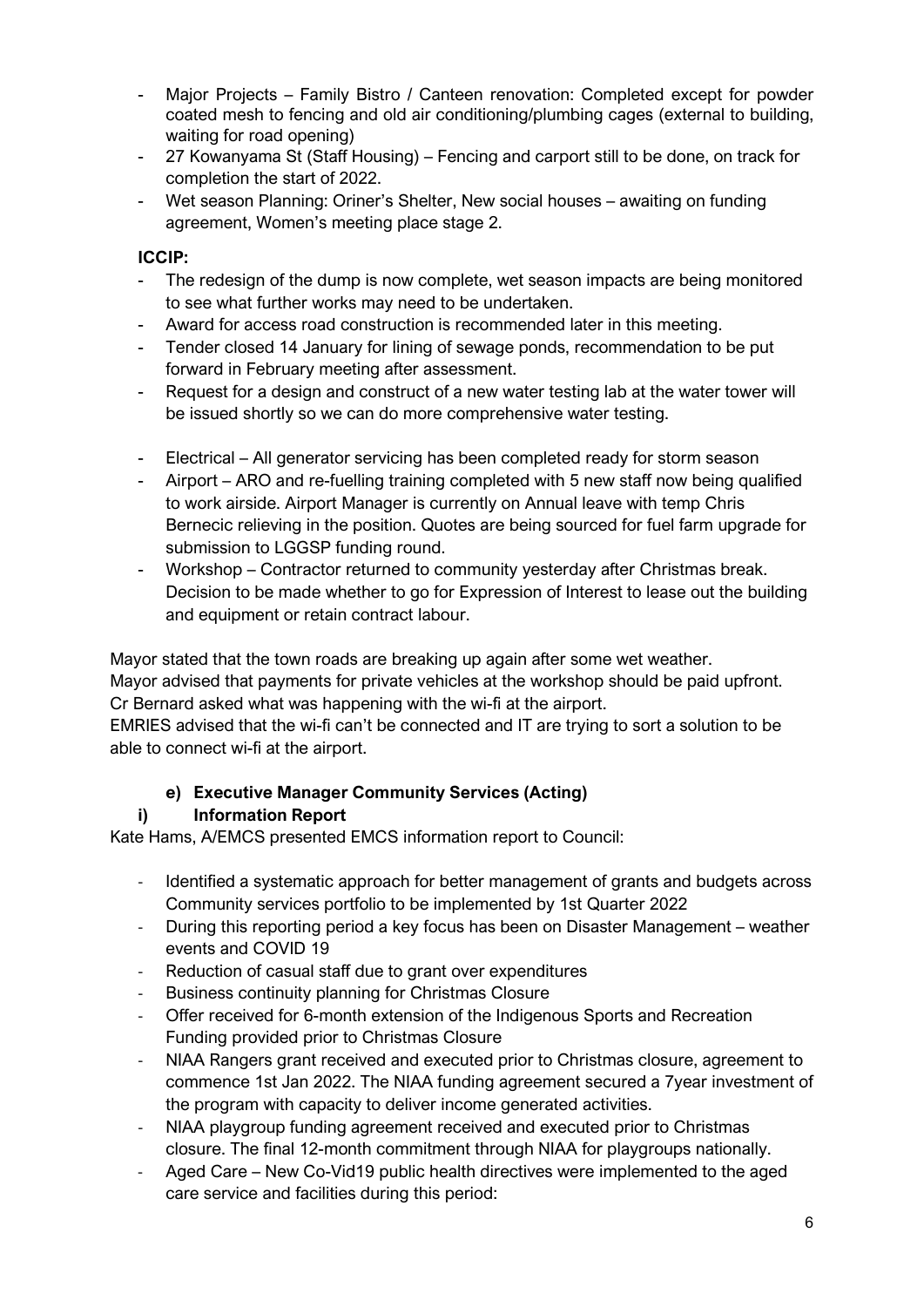- o Mandatory masks for all service delivery to aged care clients
- o Mandatory Double vaccination compliance for all aged/disability staff
- o Centre based large group services indoors suspended
- o Entry restrictions to office, centre, and kitchen areas
- Sport & Recreation The ISROP funding agreement was scheduled to cease 31st dec 2021. Planning had commenced prior to school holiday commencement for staff to take all leave entitlements before the contract ceased, however an offer from the Department was received to extend the ISROP service agreement until 30 June 2022.
- Implemented and delivered Christmas break school holiday programs extending the delivery from 10am-10pm.
- All staff had applied for leave in advance due to contractual end and school holidav program suspended from Christmas to news years.
- Recruitment of Playgroup services Team Leader
- Women's Services This month, Kowanyama Women's Services and Kowanyama Community Cultural Support – Women's Group continued to work in partnership with the Youth services team to deliver a range of school holiday period activities with the aim to increase young women's attendance at the activities.
- Over expenditure identified and a reduction of casual workforce not required to deliver effectively on the service agreement was reduced to decrease the ongoing risk of over expenditure for the next reporting period.
- The Women's Shelter Kowanyama Women's Shelter contract has been forced into over expenditure due to the misleading information by department of Child safety. Clients were referred to the services under false pretenses and extended accommodation of a family resulted in staffing levels for 2 months 24hour staffing.
- Centrelink Two additional Centrelink support officers from the Cairns regional office attended the community to support Kowanyama residence access proof of COVID Vaccination. Workshops were hosted with workforce to assist with ongoing support at a community level.
- Contractual budget over spends were identified with a renewed focus for the contract in 2022 to grow the capacity of community members to utilize the self-service portals to reduce the staffing level to meet contractual obligations of part time.

# **ii) Briefing – COVID19 Quarantine Emergency Packs**

Kate Hams, A/EMCS presented Agenda Report to Council:

As a critical response to ensuring the public health directive of Isolation post a positive rapid antigen or point of care test for COVID 19 (see below in italics), the KASC would like to donna 150 emergency packs to the household to limit the risk of a positive case entering the local retail shops to get emergency supplies before isolating. There are a number of support agencies designed to provide additional supports over the first 24hours that will ensure food, medical and social supports.

### DIRECTION –ISOLATION FOR DIAGNOSED CASES OF COVID-19

Subject to paragraph 8, a **diagnosed person** must immediately upon being **informed** of their positive **COVID-19 test** result, travel by **private transport** or by transport arranged by government authority directly to **isolate** for a period of 7 days from the date of undertaking the test, or as otherwise directed by an **emergency officer (public health)** at:

a. their **home**, where their **home** is no more than two hours of safe driving distance from where the **diagnosed person** is informed of their positive **COVID-19 test** result; or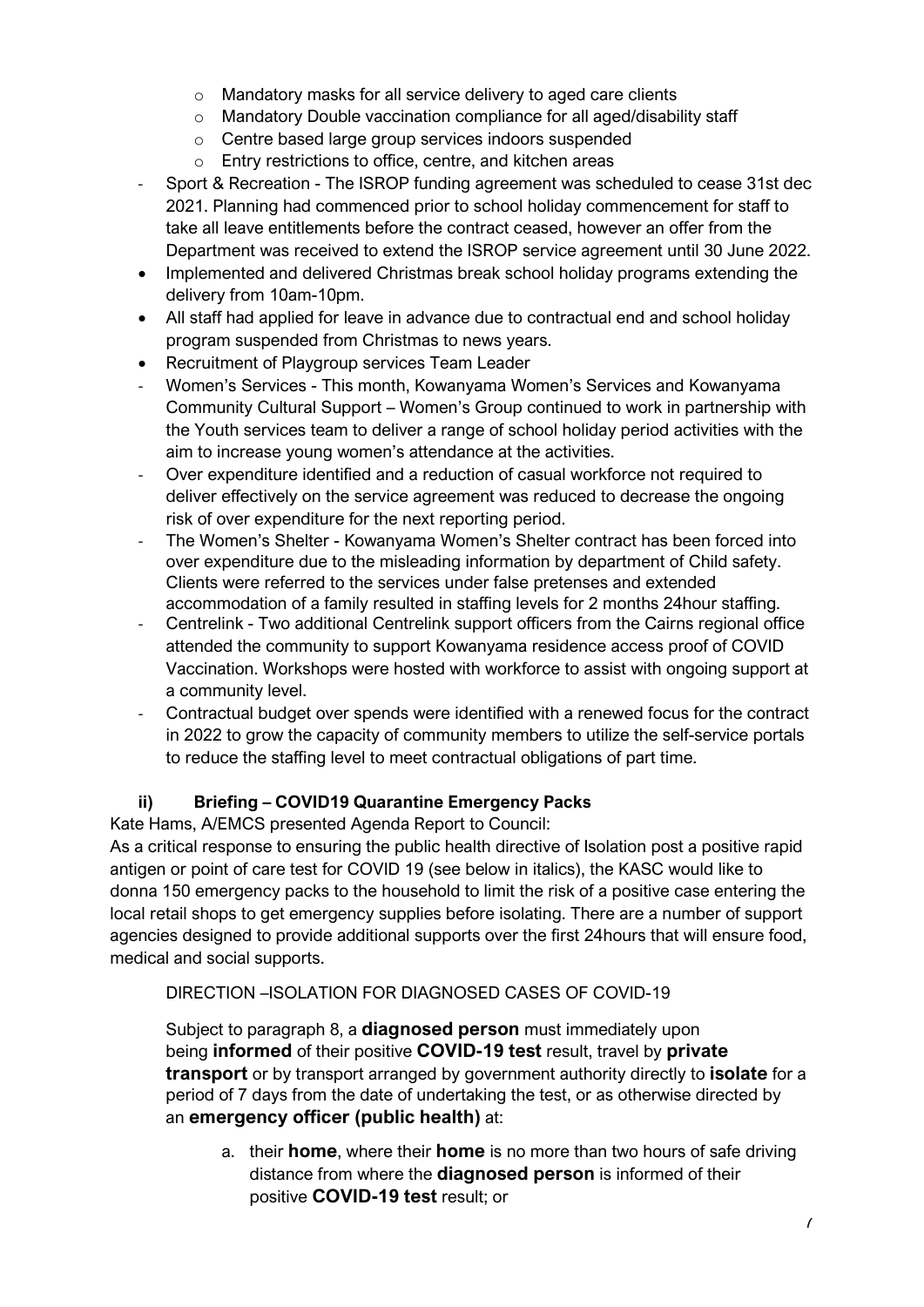- b. **place of accommodation**, or other suitable **premises**; or
- c. another **nominated premises** as otherwise directed by an **emergency officer (public health).**

The KASC have also sourced the support of the Government Champion to relocate a commitment of \$10,000.00 for vaccination incentives be reallocated to the isolation incentive which would contribute the \$10,000.00 to the total costs of \$17,000.00 to reduce the total expenditure of KASC to \$7,000.00 formal confirmation of this reallocation is yet to be received.

| <b>RESOLUTION - CoVid19 Quarantine Emergency</b><br><b>Packs</b>                                                                                                        |                                                                    |
|-------------------------------------------------------------------------------------------------------------------------------------------------------------------------|--------------------------------------------------------------------|
| That pursuant to section 235(c) of the Local<br>Government regulation 2012 (Qld), Council resolve to<br>approve the purchase of grocery supplies to                     | <b>Moved: Cr Robbie Sands</b><br><b>Seconded: Cr Teddy Bernard</b> |
| comprise CoVid19 emergency packs, from<br>Community Enterprise Queensland to the sum of<br>\$17,000 GST incl, in response to a genuine<br>emergency (Covid19 pandemic). | All in favour<br><b>MOTION CARRIED:</b>                            |
|                                                                                                                                                                         |                                                                    |

Mayor – The aged and vulnerable – meet with clients and regular visitors to explain that access to Aged Care needs to be limited.

Mayor also mentioned that the playgroup funding is a concern.

A/EMCS explained that the funding for the playgroup will instead be through QLD Education for an early childhood / day care centre.

Mayor asked to look into Centrelink payments as a lot of young people are "dropping off" the system due to non-compliance. Need to co-ordinate in partnership with RISE and Centrelink. Deputy Mayor said community need to encourage young locals to work through RISE in all Council areas. Get them jobs so they can then, in turn make their own money.

# **f) Executive Manager Human Resources (Acting)**

### **i) Information Report**

Caroline Smith, A/EMHR presented EMHR information report to Council:

- 161 staff employed with Council vast majority are casuals.
- Current vacancies: Animal Management Officer, Executive Manager Corporate Services and Finance, Playgroup Team Leader, Airport Administration Officer, Governance Offier.
- New Positions: Casual cleaner for BAS Team and Casual Assistant Children's Services Worker.
- Training Currently in Planning:
	- o Essential Supervisory Skills and dealing with hostile and violent people workshops – early 2022.
	- o Literacy & numeracy (in conjunction with RISE)
	- o Cert III Conservation and Land management
	- o Cert I Maritime operations
	- o Agricultural Chemicals Distribution Control

Mayor requested a copy of the Employee Code of Conduct for Council workers. If fighting while in Council uniform, is there disciplinary action to be taken?